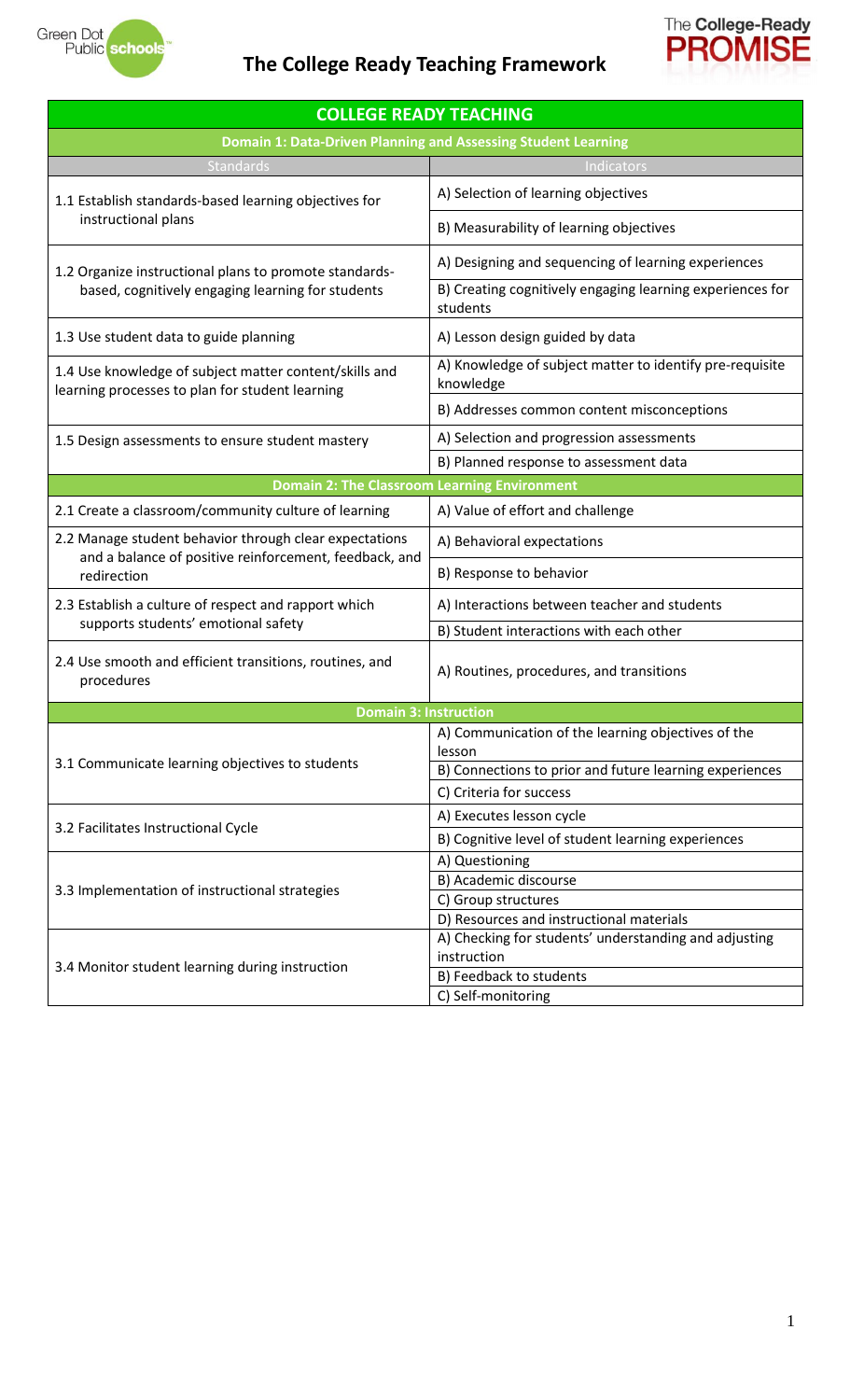

# **The College Ready Teaching Framework**



| <b>CONTRIBUTIONS TO SCHOOL COMMUNITY AND FAMILIES</b>                                     |                                                                  |  |  |  |  |
|-------------------------------------------------------------------------------------------|------------------------------------------------------------------|--|--|--|--|
| <b>Domain 4: Developing Professional Practice</b>                                         |                                                                  |  |  |  |  |
| 4.1 Engage in critical reflection, constantly revising practice                           | A) Accuracy                                                      |  |  |  |  |
| to increase effectiveness                                                                 | B) Use in future planning                                        |  |  |  |  |
|                                                                                           | C) Acceptance of feedback                                        |  |  |  |  |
| 4.2 Engage in collaborative relationships with peers to                                   | A) Participation in a professional community                     |  |  |  |  |
| learn and share best practices and ensure continuity in                                   | B) Professional development                                      |  |  |  |  |
| student learning                                                                          | C) Shared commitment                                             |  |  |  |  |
|                                                                                           | A) Unwavering belief in all student's potential                  |  |  |  |  |
| 4.3 Upholding and exhibiting the CMO norms and                                            | B) Passion for excellence                                        |  |  |  |  |
| expectations                                                                              | C) Personal Responsibility                                       |  |  |  |  |
|                                                                                           | D) Respect for others and community                              |  |  |  |  |
|                                                                                           | E) All stakeholders critical to process                          |  |  |  |  |
| Domain 5: Developing Partnerships with Family and Community                               |                                                                  |  |  |  |  |
|                                                                                           | A) Initiation of meaningful communication                        |  |  |  |  |
| 5.1 Develop two-way communication with families about<br>student learning and achievement | B) Responsiveness to parent inquiries and<br>communication       |  |  |  |  |
|                                                                                           | C) Inclusion of the family as a partner in learning<br>decisions |  |  |  |  |
| 5.2 Equip families with a variety of strategies to support                                | A) Provision of parent education efforts to support              |  |  |  |  |
| their child's success and college readiness                                               | students                                                         |  |  |  |  |
| 5.3 Help students leverage resources in their community                                   | A) Goal setting and advocacy                                     |  |  |  |  |
| that support their success in college and beyond                                          | B) Knowledge of community resources                              |  |  |  |  |
|                                                                                           | C) Support for students in accessing these resources             |  |  |  |  |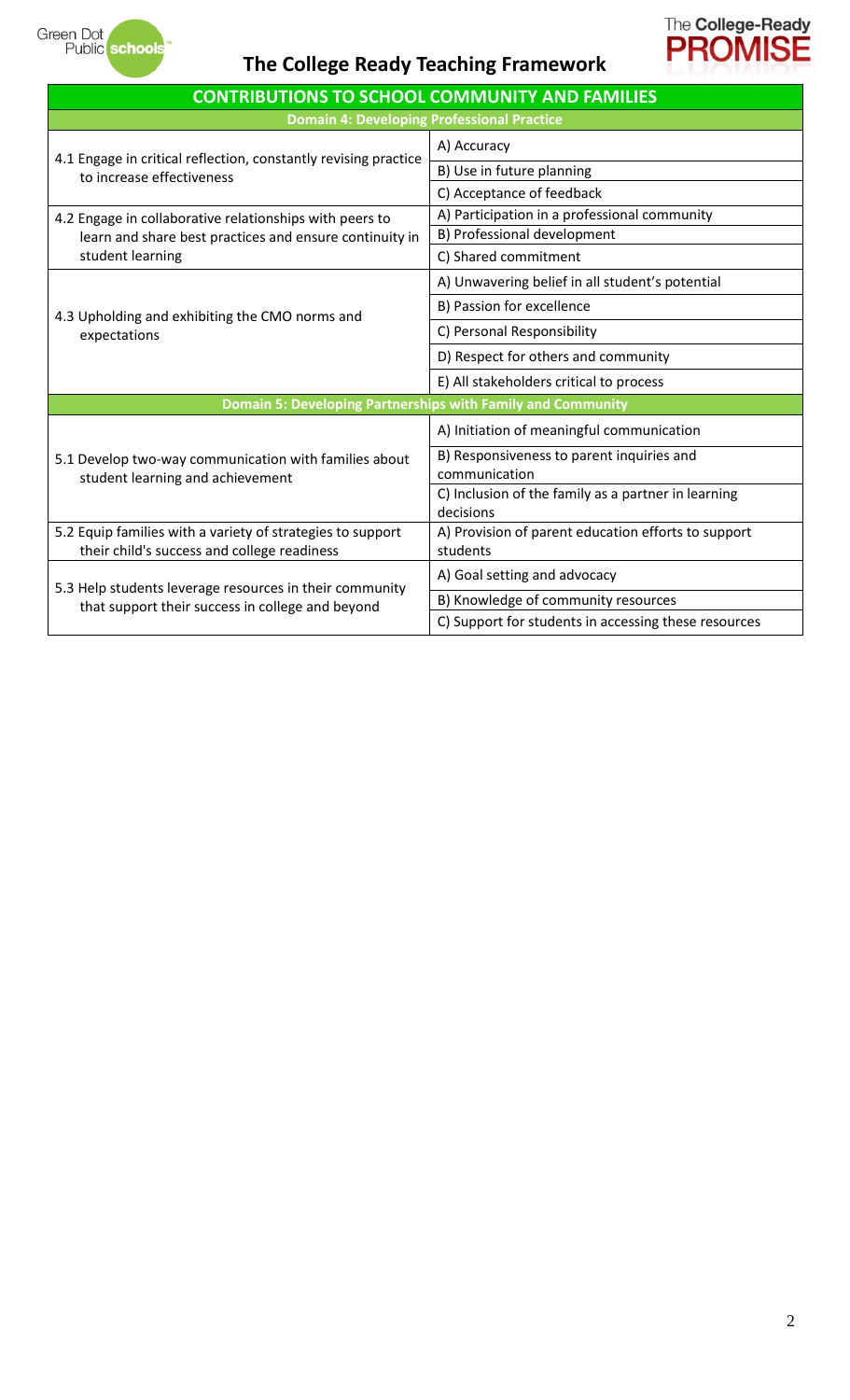## **Domain 1:** *Data-Driven Planning and Assessing Student Learning*

|                                                                                                                                |                                                                                | <b>Does Not Meet Standard</b>                                                                                                                                                                                                                                                                   | <b>Partially Meets Standard</b>                                                                                                                                                                                                                                                                | <b>Meets Standard</b>                                                                                                                                                                                                           | <b>Exemplifies Standard</b>                                                                                                                     | <b>Indicator</b>                                                                                                                                                                                                                                                                                                                                                 |
|--------------------------------------------------------------------------------------------------------------------------------|--------------------------------------------------------------------------------|-------------------------------------------------------------------------------------------------------------------------------------------------------------------------------------------------------------------------------------------------------------------------------------------------|------------------------------------------------------------------------------------------------------------------------------------------------------------------------------------------------------------------------------------------------------------------------------------------------|---------------------------------------------------------------------------------------------------------------------------------------------------------------------------------------------------------------------------------|-------------------------------------------------------------------------------------------------------------------------------------------------|------------------------------------------------------------------------------------------------------------------------------------------------------------------------------------------------------------------------------------------------------------------------------------------------------------------------------------------------------------------|
| <b>Standard</b>                                                                                                                | <b>Indicators</b>                                                              | Level I                                                                                                                                                                                                                                                                                         | Level II                                                                                                                                                                                                                                                                                       | Level III                                                                                                                                                                                                                       | <b>Level IV</b>                                                                                                                                 | <b>At-A-Glance</b>                                                                                                                                                                                                                                                                                                                                               |
|                                                                                                                                |                                                                                |                                                                                                                                                                                                                                                                                                 |                                                                                                                                                                                                                                                                                                |                                                                                                                                                                                                                                 |                                                                                                                                                 |                                                                                                                                                                                                                                                                                                                                                                  |
| Establish standards-based learning<br>objectives and assessments                                                               | A) Selection of<br>learning objectives                                         | Learning objective(s) are missing a<br>specific level of cognition or content.<br>AND<br>Learning objective(s) are misaligned<br>(do not progress toward mastery of<br>content standards).                                                                                                      | Learning objective(s) are missing<br>either a specific level of cognition or<br>content.<br>OR<br>Learning objective(s) are misaligned<br>(do not progress toward mastery of<br>content standards).                                                                                            | Learning objective(s) include both<br>specific levels of cognition and<br>content.<br>AND<br>Learning objective(s) are aligned to<br>and progress toward mastery of<br>content standards.                                       | All of level 3 and<br>Learning objective(s) exceed level<br>of cognition or increase level of<br>challenge required by content<br>standards.    | Do the objective(s) contain level of cognition<br>and content?<br>Are the objective(s) at an appropriate level of<br>rigor and scaffolds toward success on<br>standard(s)?<br>NOTE: Proving behavior is no longer assessed in this<br>indicator. Now, it is assessed in 1.1B.                                                                                    |
|                                                                                                                                | B) Measurability of<br>learning objectives                                     | Proving behavior does not measure<br>the learning objective(s).                                                                                                                                                                                                                                 | Proving behavior measures the<br>learning objective(s).<br><b>AND</b><br>Proving behavior uses only general<br>criteria for measuring success.                                                                                                                                                 | Proving behavior measures the<br>learning objective(s).<br>AND<br>Proving behavior includes specific<br>criteria (quantitative or qualitative)<br>for measuring success.                                                        | All of level 3 and<br>Proving behavior is measured by<br>multiple methods.                                                                      | Is the proving behavior aligned with the<br>learning objective(s)?<br>How is success on the proving behavior<br>measured?                                                                                                                                                                                                                                        |
| plans to promote<br>cognitively engaging<br>for students<br>Organize instructional<br>standards-based, cogi<br>2.i<br>learning | A) Designing and<br>sequencing of<br>learning<br>experiences                   | The design of the learning<br>experiences is not aligned to the<br>learning objective(s).<br><b>AND</b><br>Learning experiences are not<br>sequenced to enable students to<br>demonstrate independent mastery of<br>the learning objective(s) through the<br>gradual release of responsibility. | The design of the learning<br>experiences is not aligned to the<br>learning objective(s).<br><b>OR</b><br>Learning experiences are not<br>sequenced to enable students to<br>demonstrate independent mastery of<br>the learning objective(s) through the<br>gradual release of responsibility. | The design of the learning<br>experiences is sequenced to<br>enable students to demonstrate<br>independent mastery of the<br>learning objective(s) through the<br>gradual release of responsibility.                            | All of level 3 and<br>The design of the learning<br>experiences is differentiated to<br>meet the needs of subgroups of<br>students.             | Are the learning experiences aligned to the<br>learning objective(s)?<br>Are the learning experiences sequenced using<br>gradual release of responsibility?<br>Level IV: Are learning experiences<br>differentiated?<br>NOTE: Instructional pacing is not assessed in this<br>indicator. It is assessed using the phrase 'appropriate<br>time' in indicator 1.2B |
|                                                                                                                                | B) Creating<br>cognitively<br>engaging learning<br>experiences for<br>students | Instructional plans do not provide<br>opportunity for cognitively engaging<br>learning experiences throughout the<br>lesson cycle.                                                                                                                                                              | Instructional plans include cognitively<br>engaging learning experiences but<br>without appropriate time and<br>support throughout the lesson cycle.                                                                                                                                           | Instructional plans include<br>cognitively engaging learning<br>experiences throughout the lesson<br>cycle, and each learning<br>experience provides appropriate<br>time and support.                                           | All of level 3 and<br>Instructional plans provide<br>differentiated, cognitively<br>engaging learning experiences for<br>subgroups of students. | Are learning experiences consistently<br>cognitively engaging?<br>Does the teacher plan appropriate time and<br>support for students to fully engage in each<br>learning experience?<br>Level IV: Are learning experiences<br>differentiated?                                                                                                                    |
| Use student data to<br>guide planning                                                                                          | A) Lesson design<br>guided by data                                             | The teacher does not use student<br>data to guide or inform planning.                                                                                                                                                                                                                           | The teacher uses student data to<br>inform planning of content<br>organization or instructional<br>strategies.<br><b>OR</b><br>The teacher uses student data to<br>inform planning that meets the needs<br>of the whole class.                                                                 | The teacher uses student data to<br>inform planning of content<br>organization and instructional<br>strategies.<br>AND<br>The teacher uses student data to<br>inform planning that meets the<br>needs of subgroups of students. | All of level 3 and<br>The teacher cites instructional<br>strategies to meet the needs of<br>individual students.                                | Does the teacher use data to inform content<br>organization and instructional strategies?<br>Is the data used to inform planning for the<br>whole class, subgroups, or individual students?                                                                                                                                                                      |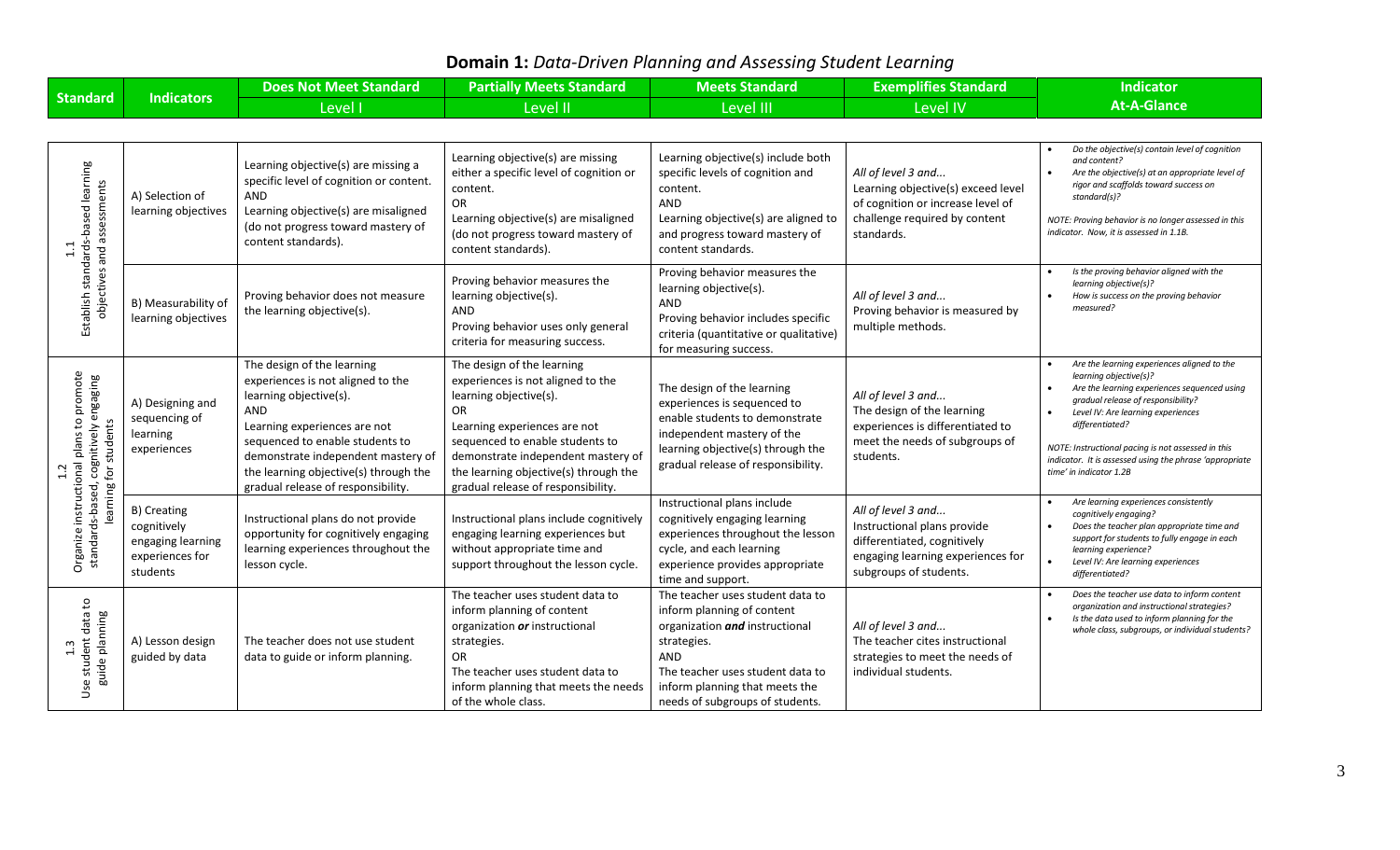## **Domain 1:** *Data-Driven Planning and Assessing Student Learning*

|                                                                                                                 |                                                                                 | <b>Does Not Meet Standard</b>                                                                                                                                                                                                                                                                                                                                  | <b>Partially Meets Standard</b>                                                                                                                                                                                                                                                                                             | <b>Meets Standard</b>                                                                                                                                                                                                                                                                                                     | <b>Exemplifies Standard</b>                                                                                                                                                                                                         | <b>Indicator</b>                                                                                                                                                                                                                                                                                                                                                                                                                                                                     |
|-----------------------------------------------------------------------------------------------------------------|---------------------------------------------------------------------------------|----------------------------------------------------------------------------------------------------------------------------------------------------------------------------------------------------------------------------------------------------------------------------------------------------------------------------------------------------------------|-----------------------------------------------------------------------------------------------------------------------------------------------------------------------------------------------------------------------------------------------------------------------------------------------------------------------------|---------------------------------------------------------------------------------------------------------------------------------------------------------------------------------------------------------------------------------------------------------------------------------------------------------------------------|-------------------------------------------------------------------------------------------------------------------------------------------------------------------------------------------------------------------------------------|--------------------------------------------------------------------------------------------------------------------------------------------------------------------------------------------------------------------------------------------------------------------------------------------------------------------------------------------------------------------------------------------------------------------------------------------------------------------------------------|
| <b>Standard</b>                                                                                                 | <b>Indicators</b>                                                               | Level I                                                                                                                                                                                                                                                                                                                                                        | Level II                                                                                                                                                                                                                                                                                                                    | Level III                                                                                                                                                                                                                                                                                                                 | <b>Level IV</b>                                                                                                                                                                                                                     | <b>At-A-Glance</b>                                                                                                                                                                                                                                                                                                                                                                                                                                                                   |
|                                                                                                                 |                                                                                 |                                                                                                                                                                                                                                                                                                                                                                |                                                                                                                                                                                                                                                                                                                             |                                                                                                                                                                                                                                                                                                                           |                                                                                                                                                                                                                                     |                                                                                                                                                                                                                                                                                                                                                                                                                                                                                      |
| Use knowledge of subject matter content/skills and<br>learning processes to plan for student learning<br>$\div$ | A) Knowledge of<br>subject matter to<br>identify pre-<br>requisite<br>knowledge | The teacher does not accurately<br>identify or address the prerequisite<br>knowledge and skills to achieve the<br>standard/learning objective(s).<br>OR.<br>The teacher does not include<br>opportunities to activate prerequisite<br>knowledge.<br>OR<br>The teacher does not include<br>strategies to address potential gaps<br>for whole group of students. | The teacher accurately identifies the<br>prerequisite knowledge and skills to<br>achieve the standard/learning<br>objective(s).<br>AND<br>The teacher includes opportunities to<br>activate prerequisite knowledge.<br>AND<br>The teacher includes strategies to<br>address potential gaps for whole<br>groups of students. | The teacher accurately identifies<br>the prerequisite knowledge and<br>skills to achieve the<br>standard/learning objective(s).<br>AND<br>The teacher includes opportunities<br>to activate prerequisite knowledge.<br>AND<br>The teacher includes strategies to<br>address potential gaps for<br>subgroups of students.  | All of level 3 and<br>The teacher uses knowledge to<br>address potential gaps for<br>individual students.                                                                                                                           | Does the teacher identify pre-requisite<br>knowledge and skills?<br>Does the teacher plan opportunities to activate<br>previous knowledge?<br>Does the teacher plan strategies for the whole<br>class, subgroups, or for individual students?<br>NOTES: Activation of prior knowledge, which was<br>previously not assessed, is now assessed in this<br>indicator.                                                                                                                   |
|                                                                                                                 | B) Addresses<br>common content<br>misconceptions                                | The teacher does not anticipate<br>common student misconceptions and<br>does not include strategies to ensure<br>students recognize and address these<br>misconceptions to master the<br>standard/learning objective(s).                                                                                                                                       | The teacher anticipates common<br>student misconceptions but does not<br>include strategies to ensure students<br>recognize and address these<br>misconceptions to master the<br>standard/learning objective(s).                                                                                                            | The teacher anticipates common<br>student misconceptions and<br>includes strategies that ensure<br>students recognize and address<br>these misconceptions to master the<br>standard/learning objective(s).                                                                                                                | All of level 3 and<br>The teacher includes<br>opportunities for students to<br>uncover and correct their own<br>misconceptions.                                                                                                     | Does the teacher anticipate common student<br>misconceptions?<br>Does the teacher plan strategies to address<br>student misconceptions?<br>Level IV: Do students uncover and correct their<br>$\bullet$<br>own misconceptions?<br>NOTE: The language of the indicator<br>("standard/learning objective") allows teachers to<br>address misconceptions in this OR future lessons.                                                                                                     |
| Design assessments to ensure student mastery                                                                    | A) Selection and<br>progression of<br>assessments                               | Formative assessments are not<br>aligned to the learning objective(s).<br>OR<br>Formative assessments are not<br>planned.                                                                                                                                                                                                                                      | The formative assessments are<br>inconsistently aligned to the learning<br>objective(s).<br>OR<br>Formative assessments do not yield<br>actionable data.<br>OR<br>Formative assessments are planned<br>for a single component of the lesson<br>cycle.                                                                       | A variety of formative assessments<br>are selected to yield actionable<br>data about progress towards<br>mastery of the learning<br>objective(s).<br>AND<br>Formative assessments are planned<br>for different components of the<br>lesson cycle, progressing towards<br>student mastery of the learning<br>objective(s). | All of level 3 and<br>The formative assessments are<br>differentiated to yield actionable<br>data about subgroups of students.                                                                                                      | Are formative assessments aligned to the<br>learning objective(s)?<br>Are formative assessments planned throughout<br>the lesson?<br>Are a variety of formative assessment<br>techniques used?<br>Do formative assessments yield actionable<br>$\bullet$<br>data?<br>Level IV: Is actionable data provided about the<br>whole class or for subgroups?<br>NOTE: Now, this indicator only assesses formative<br>checks for understanding. The proving behavior is<br>assessed in 1.1B. |
|                                                                                                                 | B) Planned<br>response to<br>assessment data                                    | The teacher has not planned a<br>response to data from formative<br>assessments.                                                                                                                                                                                                                                                                               | The teacher inconsistently plans<br>responses to data from formative<br>assessments.                                                                                                                                                                                                                                        | The teacher plans to adjust<br>instruction based on the data from<br>each formative assessment.                                                                                                                                                                                                                           | All of level 3 and<br>The teacher provides<br>opportunities for students to use<br>formative assessments to reflect<br>on current progress toward the<br>learning objective(s) or to<br>determine next steps to extend<br>learning. | Does the teacher plan to adjust instruction for<br>each formative assessment?<br>Level IV: Do students reflect on their own<br>progress and determine next steps to extend<br>learning?<br>NOTE: If not included explicitly in the lesson plan, this<br>indicator may be assessed via verbal questioning in the<br>observation pre-conference.                                                                                                                                       |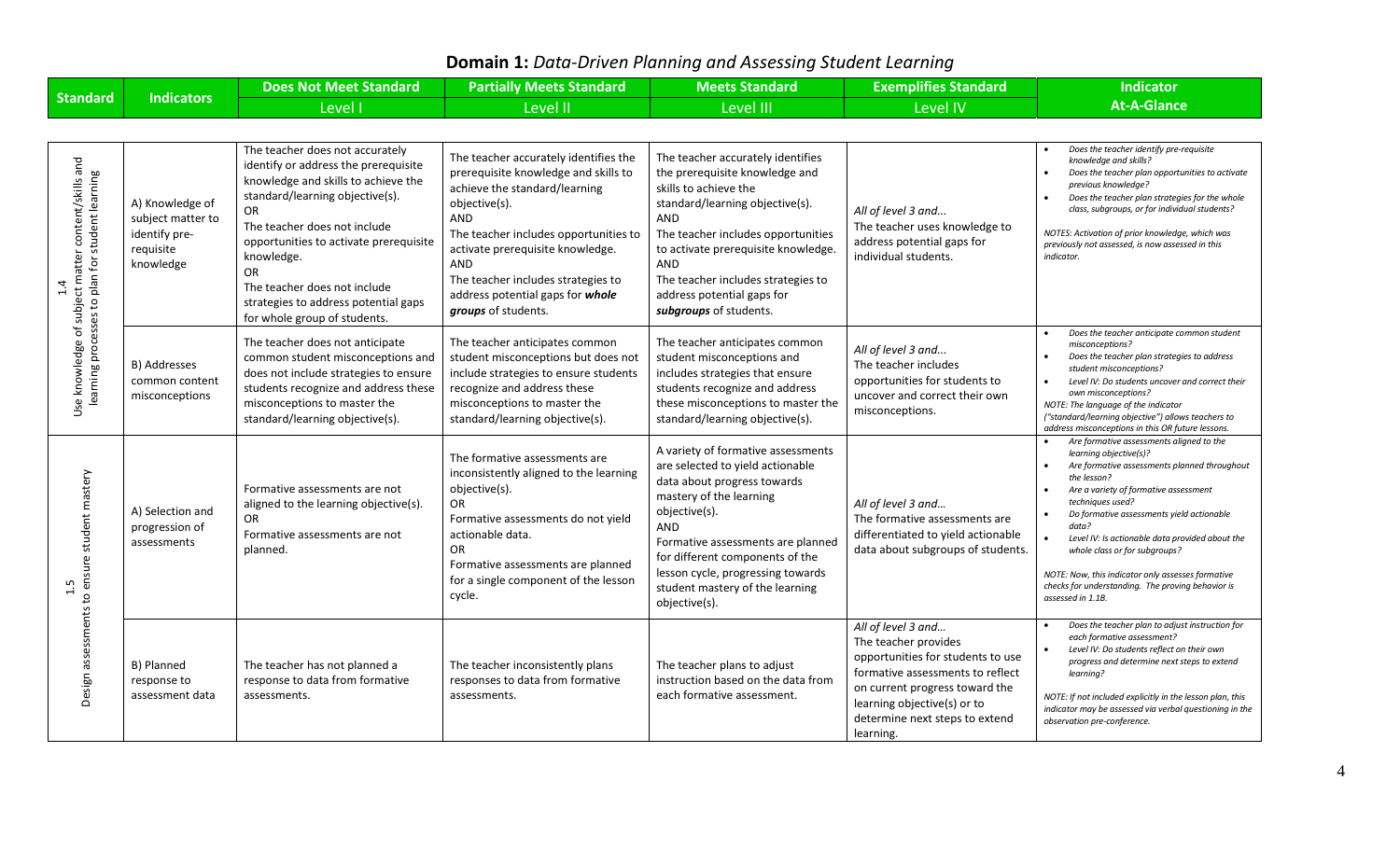## **Domain 2:** *The Classroom Learning Environment*

|                                                                                                                                            |                                                    | <b>Does Not Meet Standard</b>                                                                                                                                                                                            | <b>Partially Meets Standard</b>                                                                                                                                                                                                                                         | <b>Meets Standard</b>                                                                                                                                                                                               | <b>Exemplifies Standard</b>                                                                                                                                                                                                    | <b>Indicator</b>                                                                                                                                                                                                                                                                     |
|--------------------------------------------------------------------------------------------------------------------------------------------|----------------------------------------------------|--------------------------------------------------------------------------------------------------------------------------------------------------------------------------------------------------------------------------|-------------------------------------------------------------------------------------------------------------------------------------------------------------------------------------------------------------------------------------------------------------------------|---------------------------------------------------------------------------------------------------------------------------------------------------------------------------------------------------------------------|--------------------------------------------------------------------------------------------------------------------------------------------------------------------------------------------------------------------------------|--------------------------------------------------------------------------------------------------------------------------------------------------------------------------------------------------------------------------------------------------------------------------------------|
| <b>Standard</b>                                                                                                                            | <b>Indicators</b>                                  | Level I                                                                                                                                                                                                                  | Level II                                                                                                                                                                                                                                                                | <b>Level III</b>                                                                                                                                                                                                    | <b>Level IV</b>                                                                                                                                                                                                                | <b>At-A-Glance</b>                                                                                                                                                                                                                                                                   |
|                                                                                                                                            |                                                    |                                                                                                                                                                                                                          |                                                                                                                                                                                                                                                                         |                                                                                                                                                                                                                     |                                                                                                                                                                                                                                |                                                                                                                                                                                                                                                                                      |
| community<br>Creates a<br>classroom/<br>culture of<br>learning<br>2.1                                                                      | A) Value of effort<br>and challenge                | The teacher's words and actions<br>provide little or no encouragement for<br>academic learning or convey low<br>expectations for student effort.<br>Students do not consistently persist in<br>completing assigned work. | The teacher's words and actions<br>emphasize compliance and<br>completion of work. Students seek to<br>complete tasks without consistent<br>focus on learning or persistence<br>toward quality work.                                                                    | The teacher's words and actions<br>promote belief in student ability<br>and high expectations for student<br>effort. Students consistently<br>expend effort to learn and persist<br>in producing high quality work. | All of level 3 and<br>Students assume responsibility or<br>take initiative for producing high<br>quality work, holding themselves,<br>and each other, to high standards<br>of performance.                                     | Does the teacher emphasize completion and<br>compliance, or learning and quality work?<br>Do students focus on completing assignments or<br>producing quality work?<br>Level IV: Do students assume responsibility and<br>take initiative for high quality work?                     |
| feedback, and redirection<br>clear<br>and a balance of positive<br>behavior through<br>student<br>reinforcement,<br>expectations<br>Manage | A) Behavioral<br>expectations                      | It is evident that the teacher did not<br>teach standards for student behavior.<br>OR<br>Student behavior does not contribute<br>to an academic environment.                                                             | The teacher inconsistently<br>communicates standards for student<br>behavior.<br>OR<br>Student behavior inconsistently<br>contributes to an academic<br>environment.                                                                                                    | The teacher consistently<br>communicates clear, high<br>standards for student behavior.<br><b>AND</b><br>Student behavior contributes to an<br>academic environment.                                                | The teacher has established clear,<br>high standards for student<br>behavior.<br>Without being prompted, students<br>articulate or promote behavioral<br>expectations that support the<br>classroom's academic<br>environment. | Does the teacher communicate clear and high<br>standards for student behavior?<br>Does student behavior contribute to an<br>academic environment?<br>Level IV: Do students articulate and promote<br>behavioral expectations without prompting?                                      |
|                                                                                                                                            | B) Response to<br>behavior                         | The teacher does not respond to<br>misbehavior when necessary, or the<br>response is repressive or disrespectful<br>of student dignity.                                                                                  | The teacher's verbal or non-verbal<br>response to student behavior is<br>inconsistent.<br><b>OR</b><br>Teacher's verbal or non-verbal response<br>is focused on the whole-class.<br><b>OR</b><br>Teacher emphasizes consequences over<br>positive reinforcement.        | The teacher's verbal or non-verbal<br>response to student behavior is<br>consistent, respectful, proactive,<br>and includes redirection, feedback<br>or positive reinforcement to<br>specific students.             | All of level 3 and<br>Students appropriately respond to<br>or redirect each other's behavior.                                                                                                                                  | Does the teacher consistently respond to both<br>positive and negative student behavior?<br>Does the teacher respond to the whole class or<br>to specific students?<br>Is the teacher respectful of student dignity?<br>Level IV: Do students respond to and redirect<br>each other? |
| respect<br>and rapport which supports<br>students' emotional safety<br>$\mathsf{b}$<br>culture<br>g                                        | A) Interactions<br>between teacher<br>and students | The teacher's interactions with some<br>students are negative, demeaning, or<br>inappropriate to the age and needs of<br>the students in the class.<br>OR<br>Students exhibit disrespect for the<br>teacher.             | The teacher's interactions with<br>students inconsistently demonstrate<br>respect and positivity, or are not<br>consistently appropriate for the age<br>and needs of students in the class.<br><b>OR</b><br>Students inconsistently exhibit<br>respect for the teacher. | The teacher's interactions with<br>students are respectful, positive,<br>and appropriate for the age and<br>needs of the students in the class.<br>AND<br>Students exhibit respect for the<br>teacher.              | All of level 3 and<br>The teacher's interactions<br>demonstrate a positive rapport<br>with individual students.                                                                                                                | Does the teacher interact with students in a<br>respectful, positive and appropriate manner?<br>Do students exhibit respect for the teacher?<br>Level IV: Is there evidence of rapport between<br>the teacher and individual students?                                               |
| Establish                                                                                                                                  | B) Student<br>interactions with<br>each other      | Student interactions are impolite and<br>disrespectful, which interferes with<br>learning for some students.                                                                                                             | Student interactions are generally<br>polite and respectful, but students<br>do not support each other's learning.                                                                                                                                                      | Student interactions are polite and<br>respectful, and students support<br>each other's learning.                                                                                                                   | All of level 3 and<br>Students encourage each other<br>individually.                                                                                                                                                           | Do students interact polite and respectfully with<br>each other?<br>Do students support each other's learning?<br>Level IV: Do students encourage each other?                                                                                                                        |
| outines, and<br>2.4<br>smooth<br>efficient<br>procedures<br>transitions,<br>Use<br>and                                                     | A) Routines,<br>procedures, and<br>transitions     | The teacher has not established or<br>does not enforce routines, procedures,<br>and transitions, resulting in a loss of<br>instructional time.                                                                           | The teacher has established some<br>routines, procedures, and<br>transitions; however, some may be<br>missing or inconsistently enforced,<br>resulting in the loss of instructional<br>time.                                                                            | The teacher has established and<br>enforces routines, procedures, and<br>transitions that maximize<br>instructional time.                                                                                           | All of level 3 and<br>With minimal prompting, students<br>effectively facilitate some<br>routines, procedures, and<br>transitions.                                                                                             | Has the teacher established routines,<br>procedures, and transitions?<br>Do routines, procedures, and transitions<br>maximize instructional time?<br>Level IV: Do students facilitate any routines,<br>procedures or transitions?                                                    |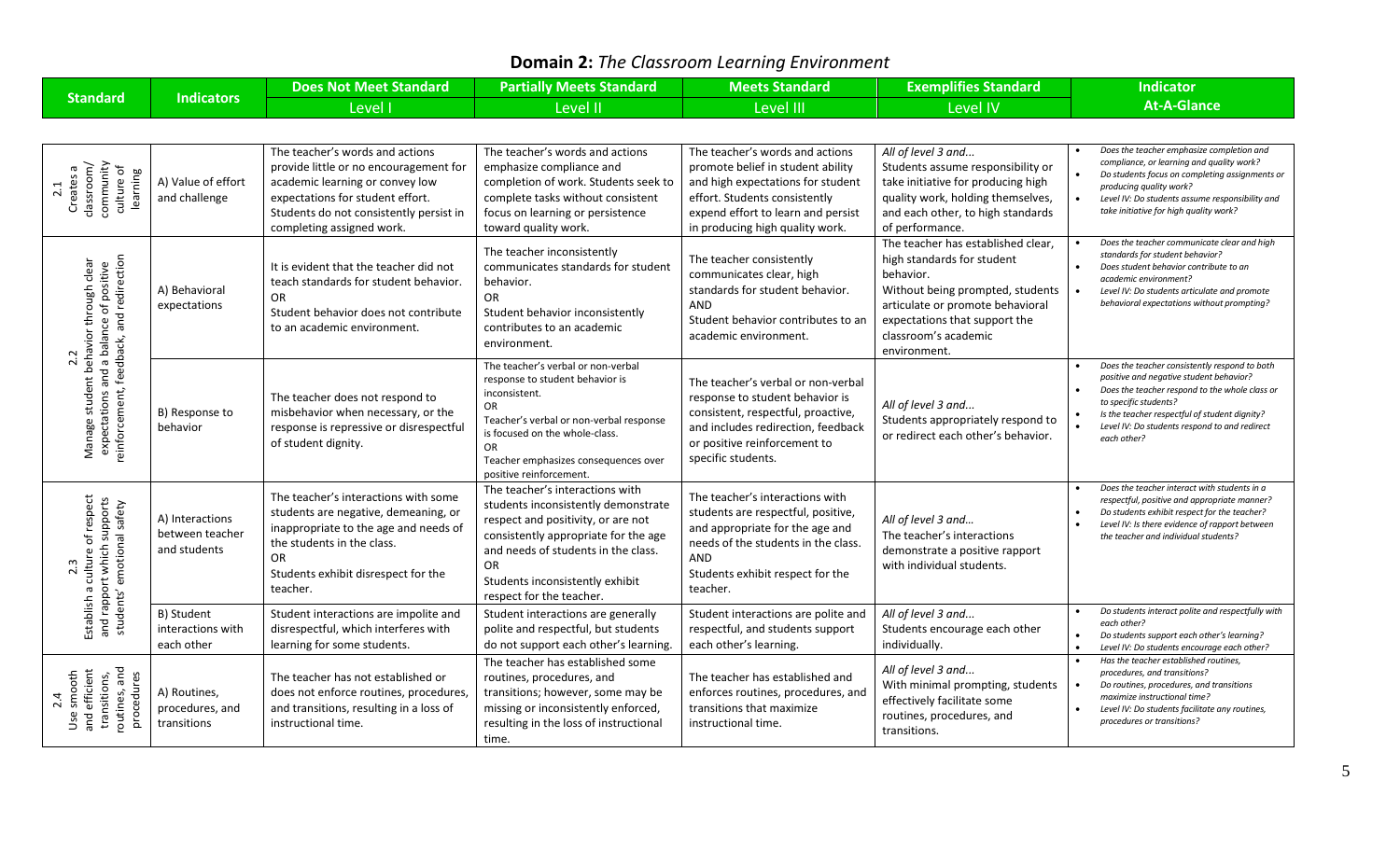#### **Domain 3:** *Instruction*

| Standard ˈ | <b>Indicators</b> | Does Not Meet Standard | <b>Partially Meets Standard</b> | <b>Meets Standard</b> | <b>Exemplifies Standard</b>   | Indicator          |
|------------|-------------------|------------------------|---------------------------------|-----------------------|-------------------------------|--------------------|
|            |                   | Level I                | Level II                        | evel III              | <b><i><u>Level</u></i></b> IV | <b>At-A-Glance</b> |

| Communicate learning objectives to students<br>3.1 | A) Communication<br>of the learning<br>objectives of the<br>lesson | The teacher does not explain the<br>learning objective(s).                                                                                                                          | The teacher initially explains the<br>learning objective(s) but does not<br>refer to the objective(s) throughout<br>the lesson.<br>OR.<br>Students cannot articulate what they<br>are expected to learn.    | The teacher explains the learning<br>objective(s) and refers back to it<br>throughout the lesson. AND<br>Students are able to articulate<br>what they are expected to learn.                                                                                        | All of level 3 and<br>Students are able to articulate the<br>relevance of the learning<br>objective(s).                                                                                                                                | Does the teacher explain the learning<br>objective?<br>Does the teacher refer back to learning<br>objective throughout the lesson?<br>Level IV: Can students articulate the learning<br>objective and its relevance?                                                                                                                  |
|----------------------------------------------------|--------------------------------------------------------------------|-------------------------------------------------------------------------------------------------------------------------------------------------------------------------------------|-------------------------------------------------------------------------------------------------------------------------------------------------------------------------------------------------------------|---------------------------------------------------------------------------------------------------------------------------------------------------------------------------------------------------------------------------------------------------------------------|----------------------------------------------------------------------------------------------------------------------------------------------------------------------------------------------------------------------------------------|---------------------------------------------------------------------------------------------------------------------------------------------------------------------------------------------------------------------------------------------------------------------------------------------------------------------------------------|
|                                                    | B) Connections to<br>prior and future<br>learning<br>experiences   | The teacher makes limited<br>connections between current<br>learning objective(s) and the<br>students' prior or future learning.                                                    | The teacher makes connections<br>between the current learning<br>objective(s) and the students' prior or<br>future learning. Connections are<br>vague or based on connections to<br>assessments and grades. | The teacher makes connections<br>between the current learning<br>objective(s) and the students'<br>prior and future learning to<br>further student understanding of<br>the content material within or<br>outside of the discipline or unit.                         | The teacher facilitates as students<br>build connections between the<br>current learning objective(s) and<br>their prior and future learning.<br>Students make explicit<br>connections within or outside of<br>the discipline or unit. | Does the teacher connect the learning objective<br>prior/future learning?<br>Are connections based on assessments/grades<br>or on content within or outside the unit?<br>Level IV: Does the teacher facilitate while<br>students make connections?                                                                                    |
|                                                    | C) Criteria for<br>success                                         | The teacher does not establish<br>criteria for successfully demonstrating<br>attainment of the learning<br>objective(s).                                                            | The teacher mentions but does not<br>clearly explain the criteria for<br>successfully demonstrating attainment<br>of the learning objective(s).                                                             | The teacher clearly articulates the<br>criteria for successfully<br>demonstrating attainment of the<br>lesson objective(s).<br>AND<br>Students are able to articulate the<br>criteria for successfully<br>demonstrating attainment of the<br>learning objective(s). | All of level 3 and<br>The teacher solicits student ideas<br>to define or affirm the criteria for<br>successfully demonstrating<br>attainment of the learning<br>objective(s).                                                          | Does the teacher clearly articulate success<br>criteria?<br>Can students articulate success criteria?<br>Are students involved in defining or affirming<br>the success criteria?<br>NOTE: Now, this indicator only focuses on the success<br>criteria for the proving behavior, as opposed to<br>success criteria for every activity. |
| Facilitates Instructional Cycle<br>3.2             | A) Executes lesson<br>cycle                                        | The teacher executes a lesson cycle<br>that is inappropriately paced.<br>AND<br>The teacher does not execute a<br>lesson cycle that gradually releases<br>responsibility.           | The teacher executes a lesson cycle<br>that is inappropriately paced.<br><b>OR</b><br>The teacher does not execute a lesson<br>cycle that gradually releases<br>responsibility.                             | The teacher executes an<br>appropriately paced lesson cycle<br>that gradually releases<br>responsibility so that students can<br>independently master the learning<br>objective(s).                                                                                 | All of level 3 and<br>To address the learning needs of<br>subgroups, the teacher adapts the<br>pacing or the release of<br>responsibility.                                                                                             | Does the teacher appropriately pace the<br>lesson?<br>Does the lesson gradually release responsibility<br>to the students?<br>Level IV: Does the teacher adapt the pacing or<br>release of responsibility for subgroups?                                                                                                              |
|                                                    | B) Cognitive Level<br>of Student<br>Learning<br>Experiences        | Learning experiences are not<br>cognitively engaging.<br>OR.<br>Learning experiences do not match<br>the level of rigor required to attain<br>mastery of the learning objective(s). | Some learning experiences are<br>cognitively engaging.<br><b>OR</b><br>Some learning experiences match the<br>level of rigor required to attain<br>mastery of the learning objective(s).                    | Learning experiences throughout<br>the lesson cycle are cognitively<br>engaging.<br>AND<br>Learning experiences consistently<br>match the level of rigor required<br>to attain mastery of the learning<br>objective(s).                                             | All of level 3 and<br>Learning experiences require<br>student thinking that exceeds the<br>level of cognition or increases the<br>level of challenge required by<br>content standards.                                                 | Are learning experiences consistently<br>cognitively engaging?<br>Is the rigor of the learning experiences aligned<br>to the learning objective?<br>Level IV: Does student thinking exceed the level<br>of cognition of cognitive challenge required by<br>the standards?                                                             |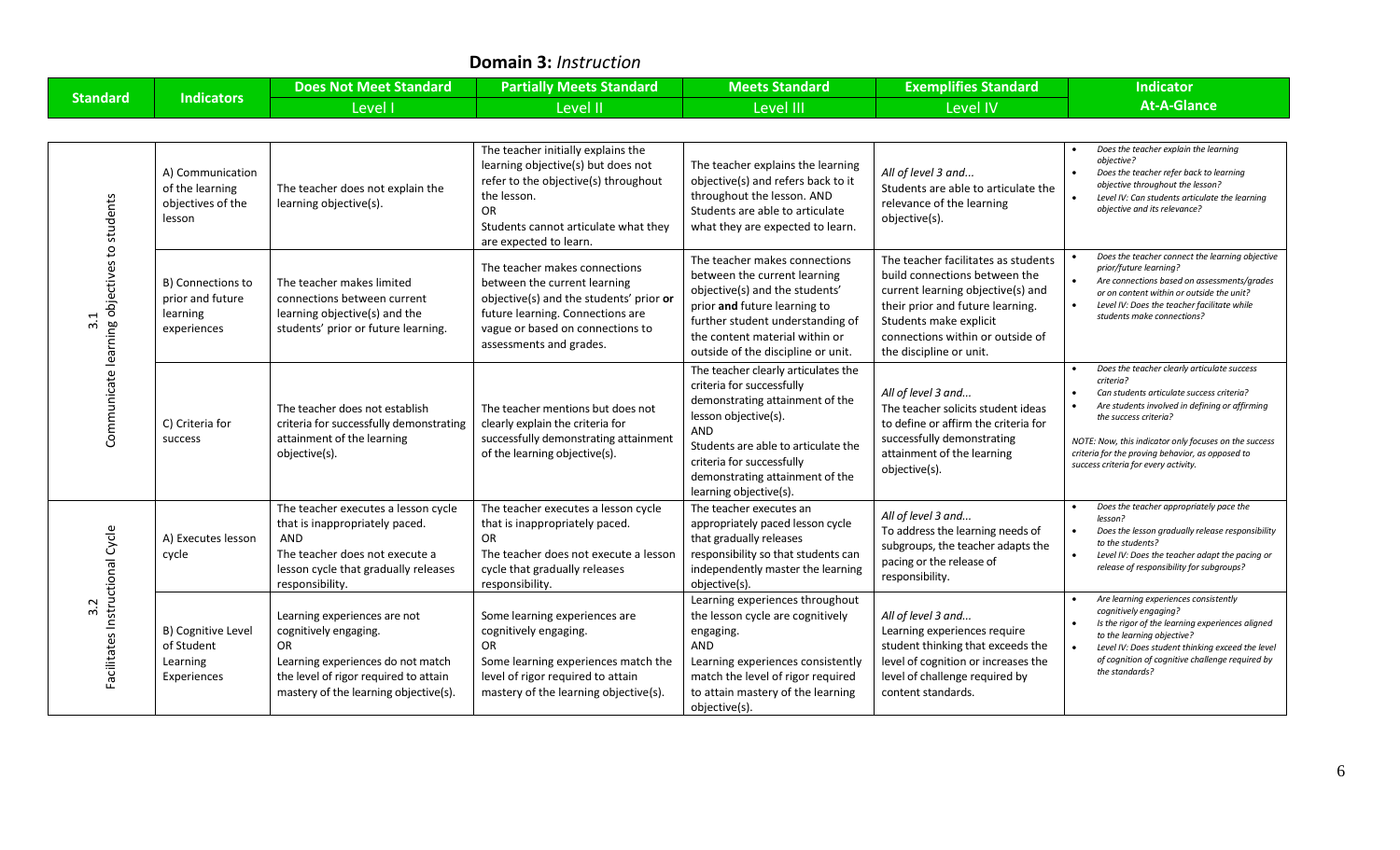| <b>DUINAIN J.</b> MISU UCUUN                                     |                                                |                                                                                                                                                                                                                                 |                                                                                                                                                                                                                                                                             |                                                                                                                                                                                                                                                                                                           |                                                                                                                                                                                                                                                                                                    |                                                                                                                                                                                                                                                                                                                                                                                                    |
|------------------------------------------------------------------|------------------------------------------------|---------------------------------------------------------------------------------------------------------------------------------------------------------------------------------------------------------------------------------|-----------------------------------------------------------------------------------------------------------------------------------------------------------------------------------------------------------------------------------------------------------------------------|-----------------------------------------------------------------------------------------------------------------------------------------------------------------------------------------------------------------------------------------------------------------------------------------------------------|----------------------------------------------------------------------------------------------------------------------------------------------------------------------------------------------------------------------------------------------------------------------------------------------------|----------------------------------------------------------------------------------------------------------------------------------------------------------------------------------------------------------------------------------------------------------------------------------------------------------------------------------------------------------------------------------------------------|
|                                                                  |                                                | <b>Does Not Meet Standard</b>                                                                                                                                                                                                   | <b>Partially Meets Standard</b>                                                                                                                                                                                                                                             | <b>Meets Standard</b>                                                                                                                                                                                                                                                                                     | <b>Exemplifies Standard</b>                                                                                                                                                                                                                                                                        | <b>Indicator</b>                                                                                                                                                                                                                                                                                                                                                                                   |
| <b>Standard</b>                                                  | <b>Indicators</b>                              | Level I                                                                                                                                                                                                                         | Level II                                                                                                                                                                                                                                                                    | Level III                                                                                                                                                                                                                                                                                                 | <b>Level IV</b>                                                                                                                                                                                                                                                                                    | <b>At-A-Glance</b>                                                                                                                                                                                                                                                                                                                                                                                 |
|                                                                  |                                                |                                                                                                                                                                                                                                 |                                                                                                                                                                                                                                                                             |                                                                                                                                                                                                                                                                                                           |                                                                                                                                                                                                                                                                                                    |                                                                                                                                                                                                                                                                                                                                                                                                    |
| instructional strategies<br>$3.\overline{3}$<br>mplementation of | A) Questioning                                 | Many questions posed by the<br>teacher do not move student<br>thinking toward mastery of the<br>learning objective(s).<br>OR.<br>Most of the questions posed by<br>the teacher require little cognitive<br>challenge.           | The teacher poses questions to a<br>small number of students in the<br>class.<br><b>OR</b><br>The teacher inconsistently<br>scaffolds questions toward<br>cognitive challenge and mastery<br>of the learning objective(s).                                                  | The teacher poses questions to<br>a wide range of students that<br>are scaffolded toward cognitive<br>challenge and mastery of the<br>learning objective(s).<br><b>AND</b><br>The teacher uses strategies to<br>enable students to correctly<br>answer questions and extend or<br>justify their thinking. | All of Level 3 and<br>Students pose questions that<br>require cognitive challenge.<br><b>OR</b><br>Students initiate questions to<br>further other students'<br>understanding of the content.                                                                                                      | Are questions aligned to the learning<br>objective?<br>Are questions scaffolded toward cognitive<br>challenae?<br>Are questions posed to a few students or to a<br>wide range of students?<br>Are students required to correctly answer<br>questions?<br>Are students required to extend or justify their<br>thinking?<br>Level IV: Are students posing cognitively<br>challenging questions?      |
|                                                                  | B) Academic<br><b>Discourse</b>                | The teacher does not require<br>students to use the language of the<br>discipline, discuss academic ideas, or<br>justify their reasoning.<br><b>OR</b><br>The teacher provides minimal<br>opportunities for student discussion. | The teacher inconsistently requires<br>students in whole class or small<br>group conversations to use the<br>language of the discipline, discuss<br>academic ideas, or justify their<br>reasoning.<br>OR<br>Academic discourse is limited to a<br>small number of students. | The teacher facilitates<br>conversations in whole class and<br>small group settings that require<br>all students to consistently use the<br>language of the discipline, discuss<br>academic ideas, and justify their<br>reasoning.                                                                        | Students facilitate whole class or<br>small group discussions and<br>consistently use the language of<br>the discipline, discuss academic<br>ideas, and justify their reasoning.                                                                                                                   | How many students participate in academic<br>discourse?<br>Do students participate in academic discourse<br>consistently (in all activities and in all<br>settings)?<br>Level IV: Do students or the teacher facilitate<br>whole class or small group discussion?                                                                                                                                  |
|                                                                  | C) Group<br>structures                         | The structure and size of grouping<br>arrangements do not move students<br>toward mastery of the learning<br>objective(s).                                                                                                      | The structure and size of grouping<br>arrangements inconsistently move<br>students toward mastery of the<br>learning objective(s).<br><b>OR</b><br>Students inconsistently participate<br>within all group structures.                                                      | The structure and size of grouping<br>arrangements move students<br>toward mastery of the learning<br>objective(s).<br><b>AND</b><br>Students actively participate<br>within all group structures.                                                                                                        | All of level 3 and<br>The teacher differentiates grouping<br>arrangements in order to maximize<br>learning for individual students.<br>Students rely on each other to work<br>through challenging activities and<br>hold themselves and each other<br>accountable for individual or group<br>work. | Do the structure and size of grouping<br>arrangements facilitate students' mastery of<br>the learning objective?<br>Do students consistently and actively<br>participate within the group structures?<br>Level IV: Is grouping differentiated?<br>$\bullet$<br>$\bullet$<br>Level IV: Do students rely on each other to<br>work through challenging activities, holding<br>each other accountable? |
|                                                                  | D) Resources and<br>instructional<br>materials | Resources and instructional materials<br>are unsuitable to the lesson<br>objective(s), distract from or interfere<br>with student learning, or do not<br>promote cognitive engagement.                                          | Resources and instructional materials<br>are partially suitable to the lesson<br>objective(s). Resources and materials<br>only partially promote cognitive<br>engagement.                                                                                                   | Resources and instructional<br>materials are suitable to the lesson<br>objective(s), support attainment of<br>the learning objective(s), and<br>promote cognitive engagement.                                                                                                                             | All of level 3 and<br>Resources and instructional<br>materials require cognitive<br>engagement. Students choose,<br>adapt, or create materials to extend<br>learning.                                                                                                                              | Do resources and instructional materials:<br>Suite the learning objective?<br>$\circ$<br>Support attainment of the<br>$\circ$<br>learning objective?<br>Promote or require cognitive<br>engagement?<br>Level IV: Do students choose, adapt, or create<br>materials to extend learning?                                                                                                             |

#### **Domain 3:** *Instruction*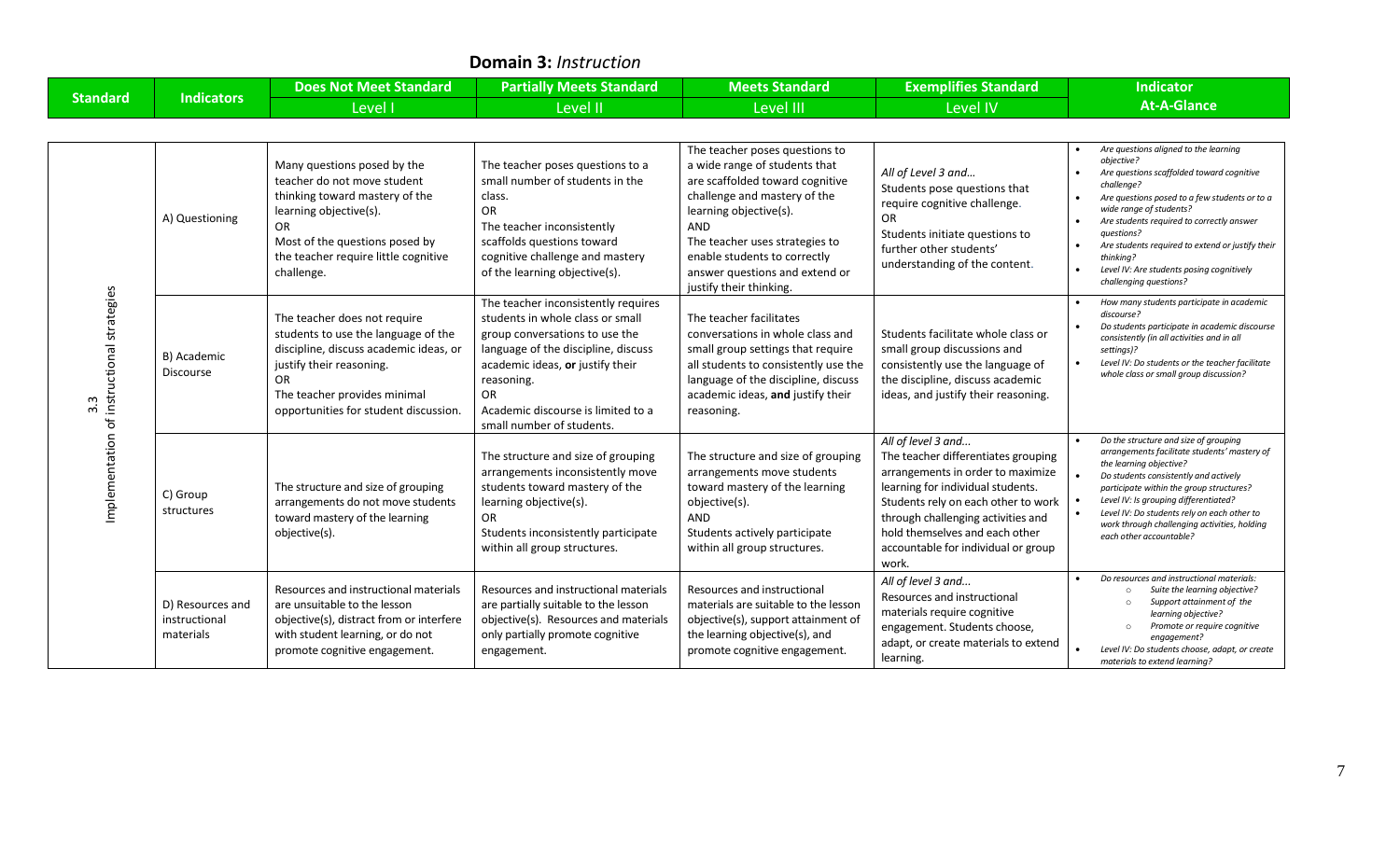| student learning during instruction<br>Monitoring | A) Checking for<br>understanding and<br>adjusting<br>instruction | The teacher does not check for<br>students' understanding of the<br>learning objectives during the lesson.<br><b>OR</b><br>The teacher does not adjust<br>instruction based on the data. | The teacher inconsistently checks for<br>understanding throughout the lesson<br>cycle.<br><b>OR</b><br>The checks do not yield actionable<br>data on students' progress toward<br>the learning objective(s).<br><b>OR</b><br>The teacher inconsistently or<br>ineffectively adjusts instruction<br>based on the data. | The teacher checks for<br>understanding using varied<br>techniques throughout the lesson<br>cycle to yield actionable data on<br>students' progress toward the<br>learning objective(s).<br><b>AND</b><br>The teacher adjusts instruction<br>based on the data to meet students'<br>learning needs. | All of level 3 and<br>The teacher implements<br>differentiated instruction and<br>continued checks for<br>understanding based on the<br>progress of subgroups toward<br>mastery of the learning<br>objective(s). | Does the teacher check for understanding<br>throughout the lesson cycle?<br>Does the teacher use varied techniques to<br>check for understanding?<br>Do checks for understanding yield actionable<br>data?<br>Does the teacher effectively adjust instruction<br>based on data from checks for understanding?<br>Level IV: Does the teacher implement<br>$\bullet$<br>differentiated instruction for subgroups based<br>on data from checks for understanding?<br>NOTE: This indicator is aligned to 1.5A. |
|---------------------------------------------------|------------------------------------------------------------------|------------------------------------------------------------------------------------------------------------------------------------------------------------------------------------------|-----------------------------------------------------------------------------------------------------------------------------------------------------------------------------------------------------------------------------------------------------------------------------------------------------------------------|-----------------------------------------------------------------------------------------------------------------------------------------------------------------------------------------------------------------------------------------------------------------------------------------------------|------------------------------------------------------------------------------------------------------------------------------------------------------------------------------------------------------------------|------------------------------------------------------------------------------------------------------------------------------------------------------------------------------------------------------------------------------------------------------------------------------------------------------------------------------------------------------------------------------------------------------------------------------------------------------------------------------------------------------------|
|                                                   | B) Feedback to<br>students                                       | The teacher does not provide<br>feedback to students.<br><b>OR</b><br>Feedback does not advance students<br>toward mastery of the learning<br>objective(s).                              | The teacher provides feedback but<br>not throughout the lesson cycle.<br><b>OR</b><br>Feedback inconsistently advances<br>students toward attainment of the<br>learning objective(s).                                                                                                                                 | The teacher provides feedback<br>throughout the lesson cycle that is<br>specific and timely.<br>AND<br>Feedback consistently advances<br>students toward attainment of the<br>learning objective(s).                                                                                                | All of level 3 and<br>Students provide specific<br>feedback to one another.                                                                                                                                      | Does the teacher provide feedback throughout<br>the lesson cycle?<br>Is feedback specific and timely?<br>Does feedback advance students toward the<br>learning objective?<br>Level IV: Do students provide specific feedback<br>to one another?                                                                                                                                                                                                                                                            |
|                                                   | C) Self- monitoring                                              | The teacher does not provide<br>students with opportunities to<br>engage in self- monitoring of their<br>own progress or thinking.                                                       | The teacher provides students with<br>limited opportunities for self-<br>monitoring exercises.                                                                                                                                                                                                                        | The teacher provides students with<br>opportunities for self-monitoring<br>exercises that move students<br>towards a deeper mastery of the<br>objective(s).                                                                                                                                         | Students self-monitor without<br>the direction of the teacher.<br><b>AND</b><br>Students judge their own<br>performance relative to success<br>criteria.                                                         | Does the teacher provide opportunities for<br>self-monitoring?<br>Does self-monitoring move students toward<br>$\bullet$<br>mastery of the learning objective?<br>Level IV: Do students self-monitor and judge<br>$\bullet$<br>their own performance?<br>NOTE: Goal setting has been removed from this<br>indicator.                                                                                                                                                                                       |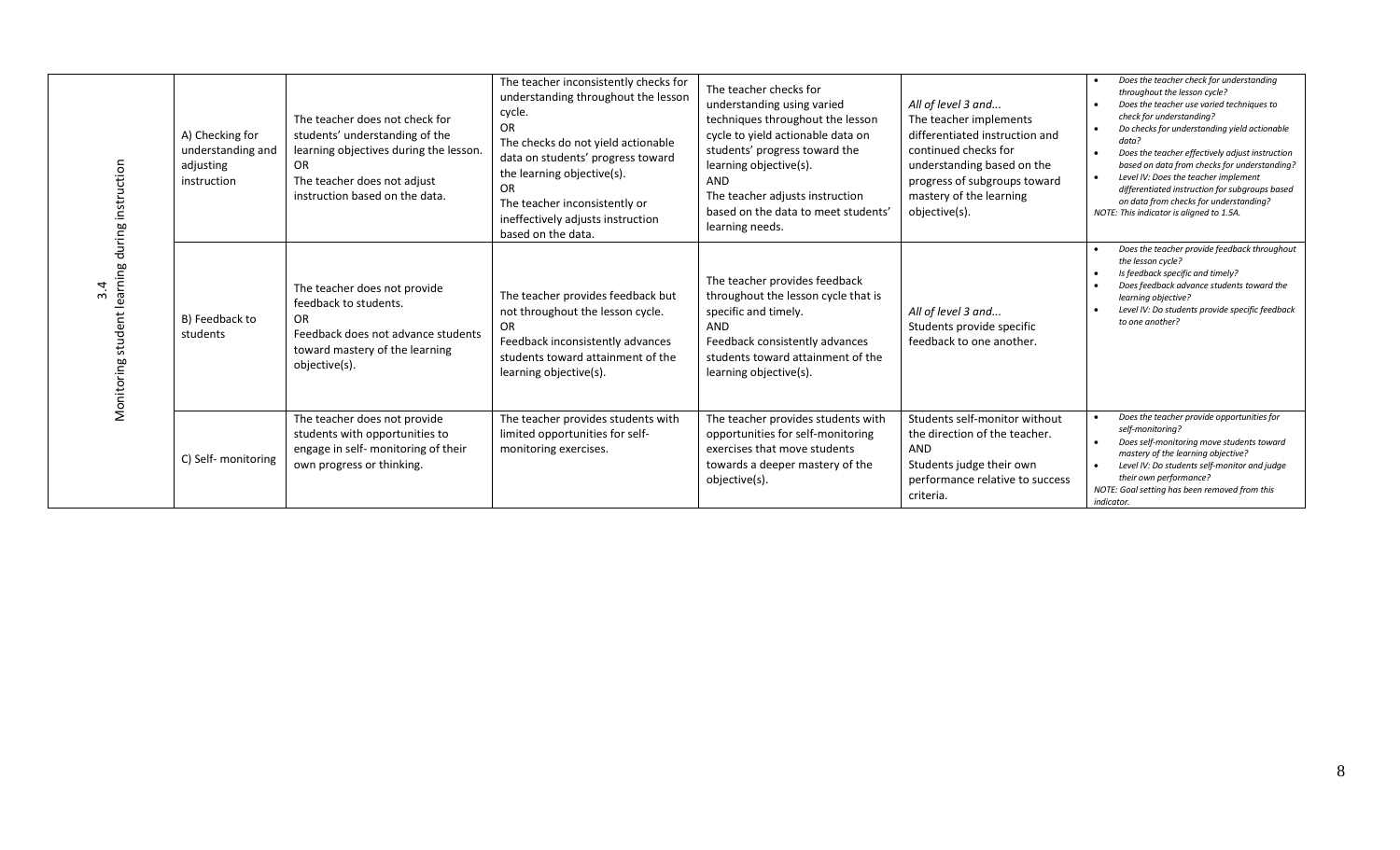Contributions to School Community and Family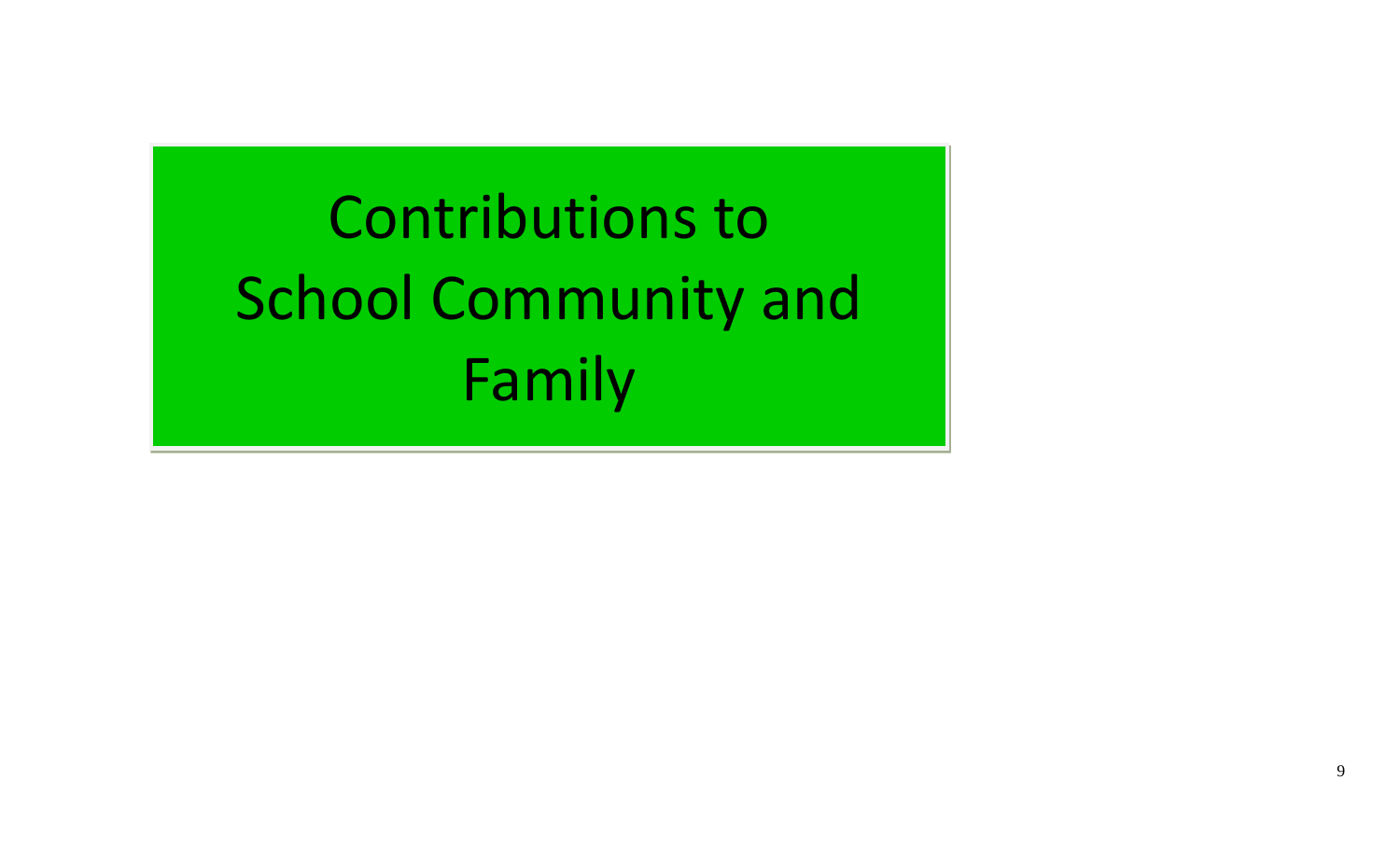## **Domain 4:** *Developing Professional Practice*

|                                                                                                                                              | <b>Indicators</b>                                        | <b>Does Not Meet Standard</b>                                                                                                                                                      | <b>Partially Meets Standard</b>                                                                                                                        | <b>Meets Standard</b>                                                                                                                                                                                                    | <b>Exemplifies Standard</b>                                                                                                                                                                  |
|----------------------------------------------------------------------------------------------------------------------------------------------|----------------------------------------------------------|------------------------------------------------------------------------------------------------------------------------------------------------------------------------------------|--------------------------------------------------------------------------------------------------------------------------------------------------------|--------------------------------------------------------------------------------------------------------------------------------------------------------------------------------------------------------------------------|----------------------------------------------------------------------------------------------------------------------------------------------------------------------------------------------|
| <b>Standard</b>                                                                                                                              |                                                          | Level I                                                                                                                                                                            | <b>Level II</b>                                                                                                                                        | <b>Level III</b>                                                                                                                                                                                                         | <b>Level IV</b>                                                                                                                                                                              |
|                                                                                                                                              |                                                          |                                                                                                                                                                                    |                                                                                                                                                        |                                                                                                                                                                                                                          |                                                                                                                                                                                              |
| Engage in critical reflection, constantly<br>revising practice to increase<br>effectiveness<br>$\frac{1}{4}$                                 | A) Accuracy                                              | The teacher does not know the<br>degree to which a lesson was effective<br>or achieved its instructional goals, or<br>profoundly misjudges the success of a<br>lesson.             | The teacher has a generally accurate<br>impression of a lesson's effectiveness<br>and success in meeting the<br>instructional goals.                   | The teacher makes an accurate<br>assessment of a lesson's effectiveness<br>and success in meeting the<br>instructional goals, citing general data<br>to support the judgment.                                            | All of level 3 and<br>The teacher cites specific data, and<br>weighs the relative strengths of each<br>data source                                                                           |
|                                                                                                                                              | B) Use in<br>future<br>planning                          | The teacher has limited suggestions<br>for how the lesson could be improved.                                                                                                       | The teacher makes general<br>suggestions about how the lesson<br>could be improved.                                                                    | The teacher makes specific<br>suggestions about how the specific<br>lesson can be improved and general<br>suggestions for improving the<br>teaching practice as a whole.                                                 | All of level 3 and<br>The teacher predicts how the<br>improvements will advance student<br>learning in future lessons.                                                                       |
|                                                                                                                                              | C) Acceptance<br>of feedback                             | The teacher is resistant to feedback<br>from supervisors or colleagues<br>and/or does not use the feedback to<br>improve practice.                                                 | The teacher accepts feedback from<br>supervisors and colleagues but<br>may/may not use the feedback to<br>improve practice.                            | The teacher welcomes feedback<br>from supervisors and colleagues and<br>uses the feedback to improve<br>practice.                                                                                                        | All of level 3 and<br>The teacher proactively seeks<br>feedback on what has been<br>implemented.                                                                                             |
| Engage in collaborative relationships with peers<br>to learn and share best practices and ensure<br>student learning<br>4.2<br>continuity in | A)<br>Participation<br>in a<br>professional<br>community | The teacher avoids participating in<br>the professional community activities<br>or has strained relationships with<br>colleagues that negatively impact the<br>learning community. | The teacher participates in<br>professional community activities as<br>required, maintaining cordial<br>relationships with colleagues.                 | The teacher actively participates in<br>the professional community by<br>developing positive and productive<br>professional relationships with<br>colleagues.                                                            | All of level 3 and<br>The teacher assumes appropriate<br>leadership roles and promoting<br>positive and professional<br>relationships                                                        |
|                                                                                                                                              | B)<br>Professional<br>development                        | The teacher resists applying learning<br>gained from professional<br>development activities, and does not<br>share knowledge with colleagues.                                      | The teacher applies learning gained<br>from professional development<br>activities, and makes limited<br>contributions to others or the<br>profession. | The teacher welcomes professional<br>development opportunities and<br>applies the learning gained to<br>practice based on an individual<br>assessment of need. The teacher<br>willingly shares expertise with<br>others. | All of level 3 and<br>The teacher seeks out professional<br>development opportunities and<br>initiates activities that contribute to<br>the profession.                                      |
|                                                                                                                                              | C) Shared<br>commitment                                  | The teacher demonstrates little<br>commitment to supporting shared<br>agreements that support student<br>learning.                                                                 | The teacher adheres to shared<br>agreements that support student<br>learning.                                                                          | The teacher contributes to and<br>actively endorses shared agreements<br>that support student learning.                                                                                                                  | All of level 3 and<br>The teacher assumes a leadership<br>role in contributing to, endorsing and<br>encouraging others to embrace the<br>shared agreements that support<br>student learning. |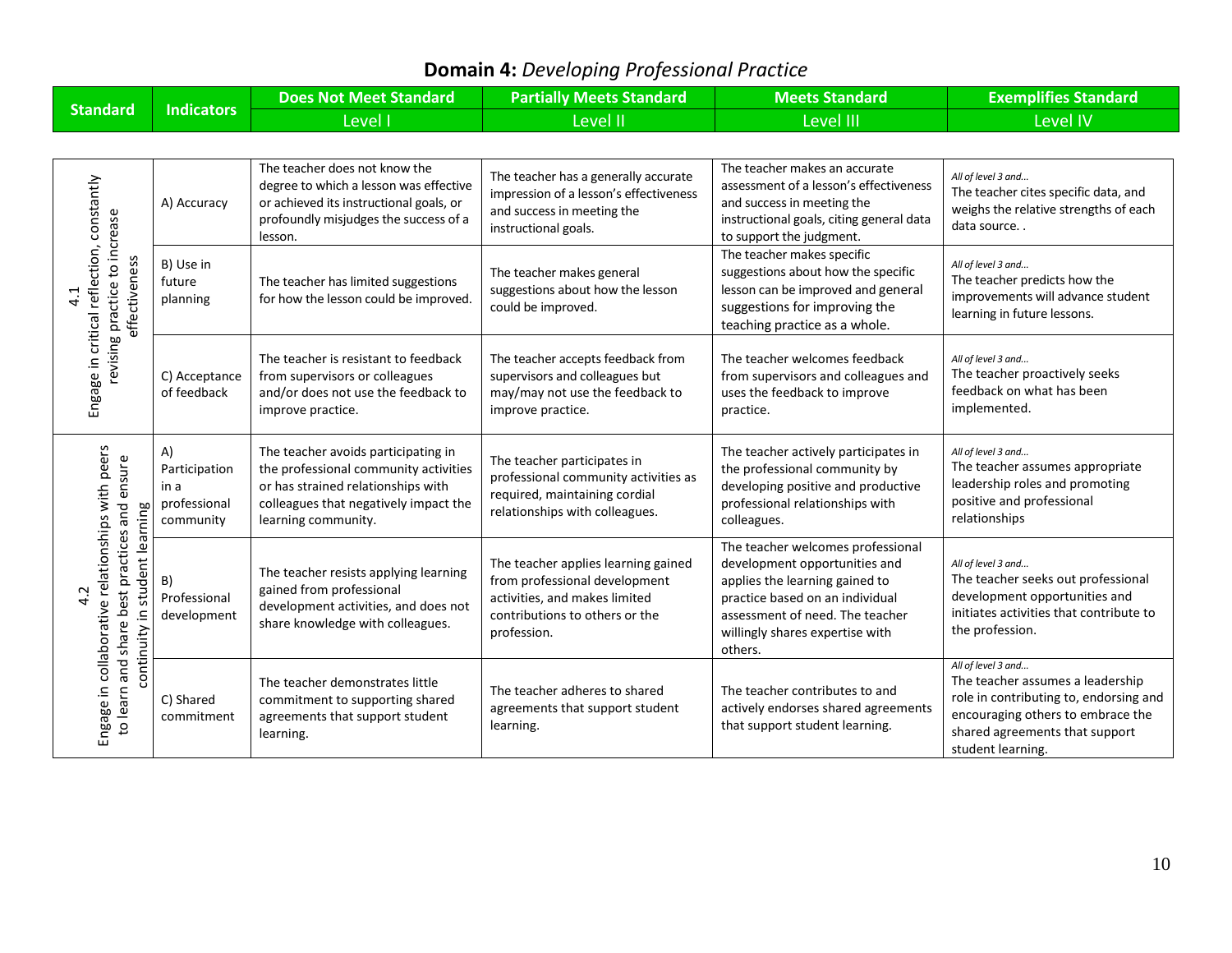## **Domain 4:** *Developing Professional Practice*

|                                                           | <b>Indicators</b>                                           | <b>Does Not Meet Standard</b>                                                                                                                                                                                                                                                                   | <b>Partially Meets Standard</b>                                                                                                                                                                                                                            | <b>Meets Standard</b>                                                                                                                                                                                                                              | <b>Exemplifies Standard</b>                                                                                                                                              |
|-----------------------------------------------------------|-------------------------------------------------------------|-------------------------------------------------------------------------------------------------------------------------------------------------------------------------------------------------------------------------------------------------------------------------------------------------|------------------------------------------------------------------------------------------------------------------------------------------------------------------------------------------------------------------------------------------------------------|----------------------------------------------------------------------------------------------------------------------------------------------------------------------------------------------------------------------------------------------------|--------------------------------------------------------------------------------------------------------------------------------------------------------------------------|
| <b>Standard</b>                                           |                                                             | Level I                                                                                                                                                                                                                                                                                         | Level II                                                                                                                                                                                                                                                   | Level III                                                                                                                                                                                                                                          | <b>Level IV</b>                                                                                                                                                          |
|                                                           |                                                             |                                                                                                                                                                                                                                                                                                 |                                                                                                                                                                                                                                                            |                                                                                                                                                                                                                                                    |                                                                                                                                                                          |
| the Green Dot Core Values<br>4.3 Exhibiting and upholding | A)<br>Unwavering<br>belief in all<br>student's<br>potential | Teacher demonstrates a pattern of<br>failing to put students first (for<br>example, making self available to<br>students, not referring students to<br>academic or behavioral interventions<br>as needed, inconsistently promoting<br>a positive "students can achieve"<br>attitude on campus). | With rare exception, teacher puts<br>students first, (for example, making<br>self available to students referring<br>students to academic or behavioral<br>interventions as needed, promoting a<br>positive "students can achieve"<br>attitude on campus). | Teacher consistently puts students<br>first (for example, making self<br>available to students, referring<br>students to academic or behavioral<br>interventions as needed, promoting a<br>positive "students can achieve"<br>attitude on campus). | All of level 3 and<br>The teacher assumes a leadership<br>role in encouraging others to develop<br>this belief.                                                          |
|                                                           | B) Passion for<br>excellence                                | Teacher demonstrates a pattern of<br>failing to be solution-oriented, strive<br>for continuous improvement, and be<br>data-driven.                                                                                                                                                              | With rare exception, teacher is<br>solution-oriented, striving for<br>continuous improvement, and is<br>data-driven                                                                                                                                        | Teacher is consistently solution-<br>oriented, striving for continuous<br>improvement, and is data-driven.                                                                                                                                         | All of level 3 and<br>The teacher takes it upon himself to<br>isolate concerns at the school level,<br>develop solutions, and present them<br>to staff and stakeholders. |
|                                                           | C) Personal<br>responsibility                               | Teacher demonstrates a pattern of<br>failing to hold him/herself<br>accountable for results,<br>inconsistently staying until the job is<br>well-done.                                                                                                                                           | With rare exception, teacher holds<br>him/herself accountable for results,<br>staying until the job is well-done.                                                                                                                                          | Teacher consistently holds<br>him/herself accountable for results,<br>staying until the job is well-done.                                                                                                                                          | All of level 3 and<br>The teacher seeks out opportunities<br>to help others develop their personal<br>responsibility.                                                    |
|                                                           | D) Respect<br>for others and<br>community:                  | Teacher demonstrates a pattern of<br>failing to interact with students,<br>colleagues, parents/guardians, and<br>community members in a respectful<br>manner.                                                                                                                                   | With rare exception, teacher<br>interacts with students, colleagues,<br>parents/guardians, and community<br>members in a respectful manner.                                                                                                                | Teacher consistently interacts with<br>students, colleagues,<br>parents/guardians, and community<br>members in a respectful manner.                                                                                                                | All of level 3 and<br>The students contribute to the design<br>and implementation of the parent<br>communication system.                                                 |
|                                                           | E) All<br>stakeholders<br>critical to<br>process            | Teacher demonstrates a pattern of<br>failing to solicit and incorporate input<br>from stakeholders.                                                                                                                                                                                             | With rare exception, teacher solicits<br>and incorporates input from all<br>stakeholders.                                                                                                                                                                  | Teacher consistently solicits and<br>incorporates input from all<br>stakeholders.                                                                                                                                                                  | All of level 3 and<br>The teacher is transparent about<br>stakeholder input, and allows<br>stakeholders to view their data.                                              |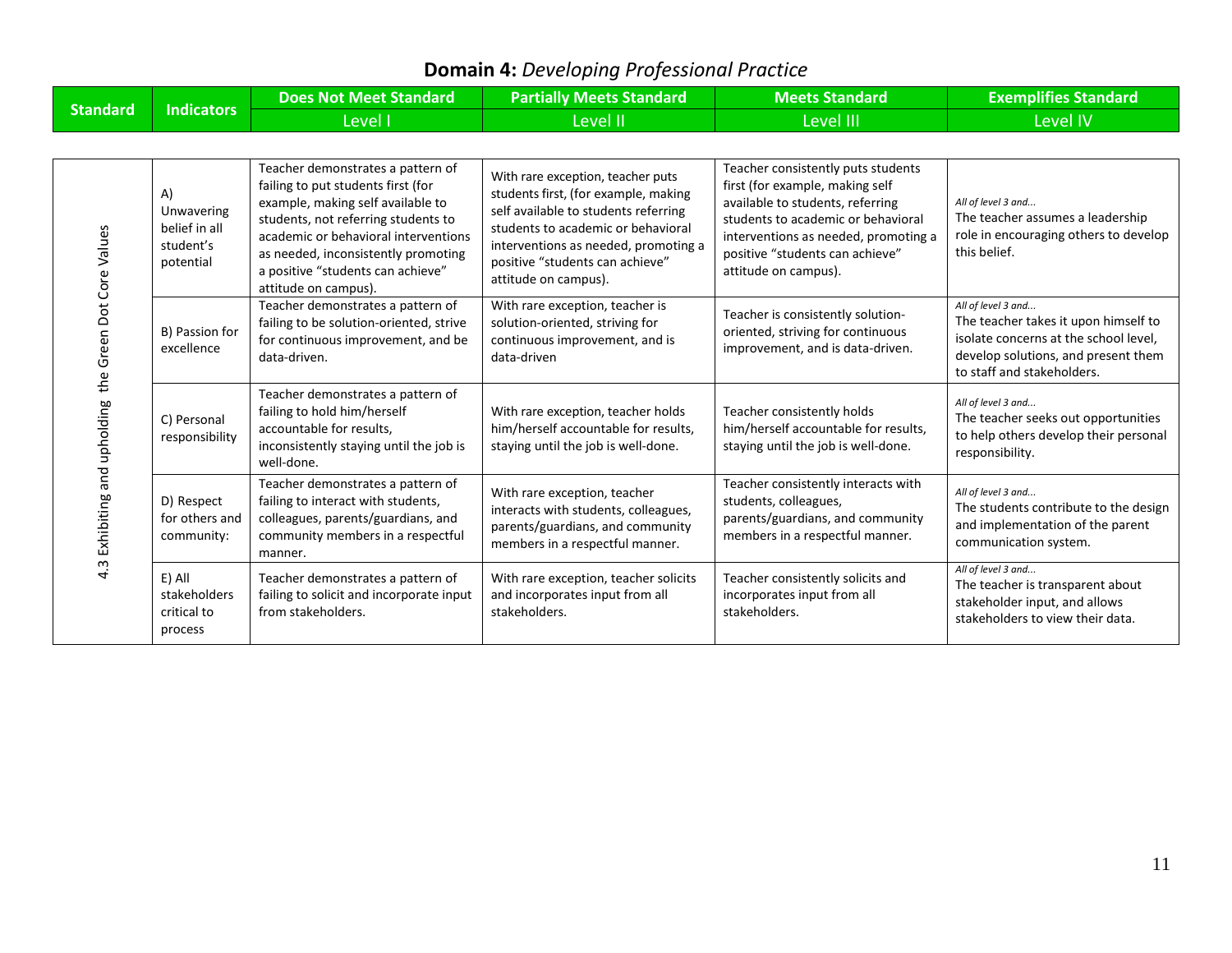| <b>Standard</b>                                                                                                             | <b>Indicators</b>                                                           | <b>Does Not Meet Standard</b>                                                                                                                                                              | <b>Partially Meets Standard</b>                                                                                                                                                                                                                                                                                 | <b>Meets Standard</b>                                                                                                                                                                                                                                                                                               | <b>Exemplifies Standard</b>                                                                                                                                                                                                                                        |
|-----------------------------------------------------------------------------------------------------------------------------|-----------------------------------------------------------------------------|--------------------------------------------------------------------------------------------------------------------------------------------------------------------------------------------|-----------------------------------------------------------------------------------------------------------------------------------------------------------------------------------------------------------------------------------------------------------------------------------------------------------------|---------------------------------------------------------------------------------------------------------------------------------------------------------------------------------------------------------------------------------------------------------------------------------------------------------------------|--------------------------------------------------------------------------------------------------------------------------------------------------------------------------------------------------------------------------------------------------------------------|
|                                                                                                                             |                                                                             | <b>Level I</b>                                                                                                                                                                             | <b>Level II</b>                                                                                                                                                                                                                                                                                                 | <b>Level III</b>                                                                                                                                                                                                                                                                                                    | <b>Level IV</b>                                                                                                                                                                                                                                                    |
|                                                                                                                             |                                                                             |                                                                                                                                                                                            |                                                                                                                                                                                                                                                                                                                 |                                                                                                                                                                                                                                                                                                                     |                                                                                                                                                                                                                                                                    |
| communication with families<br>about student learning and achievement<br>5.1<br>Develop two-way                             | A) Initiation<br>of meaningful<br>communicati<br>on                         | The teacher provides minimal<br>information to parents about<br>individual students, and/or the<br>communication is inappropriate to<br>the cultures of the families.                      | The teacher adheres to the school's<br>required procedures for<br>communicating with families with an<br>awareness of cultural norms                                                                                                                                                                            | The teacher initiates communication<br>with parents about students'<br>progress on a regular basis,<br>respecting cultural norms.                                                                                                                                                                                   | All of level 3 and<br>The teacher promotes frequent two-<br>way communication with parents to<br>improve student learning with<br>students contributing to the design<br>of the system.                                                                            |
|                                                                                                                             | B)<br>Responsivene<br>ss to parent<br>inquiries and<br>communicati<br>on    | The teacher does not respond, or<br>regularly responds insensitively to<br>parent concerns about students.                                                                                 | The teacher responds to parent<br>concerns in a superficial or cursory<br>manner, or responses may reflect<br>occasional insensitivity                                                                                                                                                                          | The teacher responds to parent<br>concerns in a timely and culturally<br>respectful manner.                                                                                                                                                                                                                         | All of level 3 and<br>The teacher handles this<br>communication with professional<br>and cultural sensitivity.                                                                                                                                                     |
|                                                                                                                             | C) Inclusion of<br>the family as<br>a partner in<br>learning<br>decisions   | The teacher makes no attempt to<br>engage families in the instructional<br>program, or such efforts are<br>inappropriate.                                                                  | The teacher makes modest and<br>partially successful attempts to<br>engage families in the instructional<br>program.                                                                                                                                                                                            | The teacher's efforts to engage<br>families in the instructional program<br>are frequent and successful.                                                                                                                                                                                                            | All of level 3 and<br>Students contribute ideas for<br>projects that will be enhanced by<br>family participation.                                                                                                                                                  |
| with a variety of<br>Equip families<br>child's success<br>support their<br>strategies to<br>and college<br>readiness<br>5.2 | A) Provision<br>of parent<br>education<br>efforts to<br>support<br>students | The teacher does not provide<br>parents with strategies to support<br>their child's success and college-<br>readiness.                                                                     | The teacher provides parents with<br>limited strategies to support their<br>child's success and college-<br>readiness.                                                                                                                                                                                          | The teacher provides parents with<br>several strategies to support their<br>child's success and college-<br>readiness including resources<br>outside of the school.                                                                                                                                                 | The teacher works collaboratively<br>with parents to identify appropriate<br>strategies to support their child's<br>success and college- readiness<br>including resources outside of the<br>school. Students initiate the use of<br>strategies with their parents. |
| Help students leverage resources in their<br>community that support their success in<br>college and beyond<br>5.3           | A) Goal<br>setting and<br>advocacy                                          | There is little / no evidence that<br>students work with the teacher to<br>establish learning goals, or that<br>the teacher advocates for<br>students to establish high<br>learning goals. | There is evidence that the teacher<br>advocates for groups of students to<br>establish high learning goals, and<br>that he/she works with students as<br>a group to set goals.                                                                                                                                  | The teacher encourages and<br>advocates for students to attain<br>high learning goals, works to help<br>set and monitor goals, and<br>integrates curriculum experiences<br>that connect to student goals.                                                                                                           | All of level 3 and<br>The teacher establishes processes<br>through which students establish<br>and monitor high personal learning<br>goals, and self-advocate for their<br>attainment of the goals.                                                                |
|                                                                                                                             | B) Knowledge<br>of community<br>resources                                   | The teacher is unaware of<br>resources for students available<br>through the school, CMO or<br>community that students may<br>access to learn about success in<br>college and beyond.      | The teacher demonstrates<br>knowledge of resources for students<br>available through the school or<br>CMO, but has limited knowledge of<br>resources available more broadly, or<br>does not work to utilize the<br>available resources to support<br>student understanding of success in<br>college and beyond. | The teacher displays awareness of<br>resources for students available<br>through the school or CMO, and<br>familiarity with resources external<br>to the school and on the Internet;<br>available resources are utilized to<br>increase relevance and student<br>understanding of success in college<br>and beyond. | All of level 3 and<br>Students identify and incorporate<br>resources relevant to them, and<br>that increases their understanding<br>of success in college and beyond.                                                                                              |